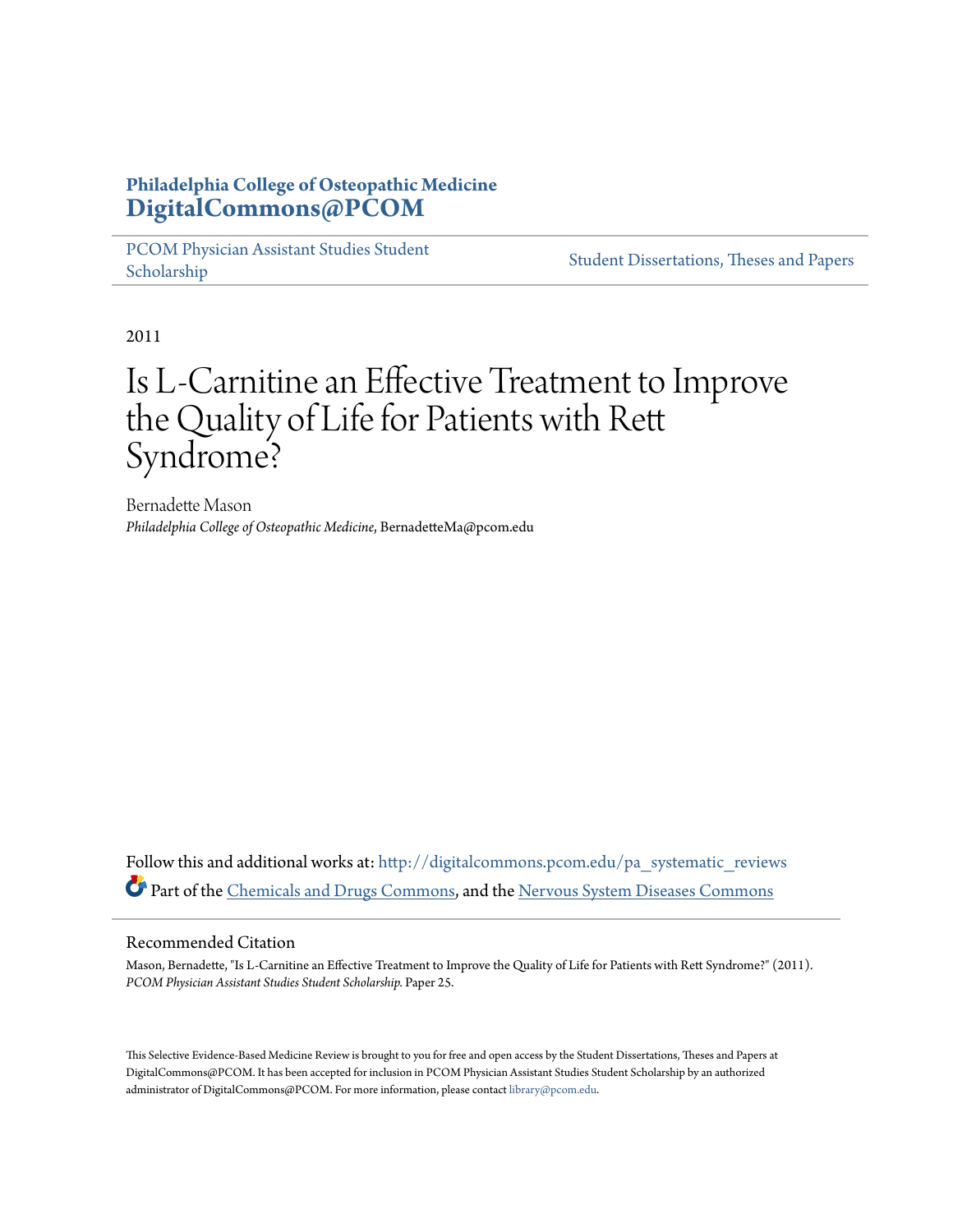# **Is L-carnitine An Effective Treatment To Improve The Quality Of Life For Patients With Rett Syndrome?**

Bernadette Mason, PA-S

# A SELECTIVE EVIDENCE BASED MEDICINE REVIEW

In Partial Fulfillment of the Requirements For

The Degree of Master of Science

In

Health Sciences – Physician Assistant

Department of Physician Assistant Studies Philadelphia College of Osteopathic Medicine Philadelphia, Pennsylvania

June 17, 2011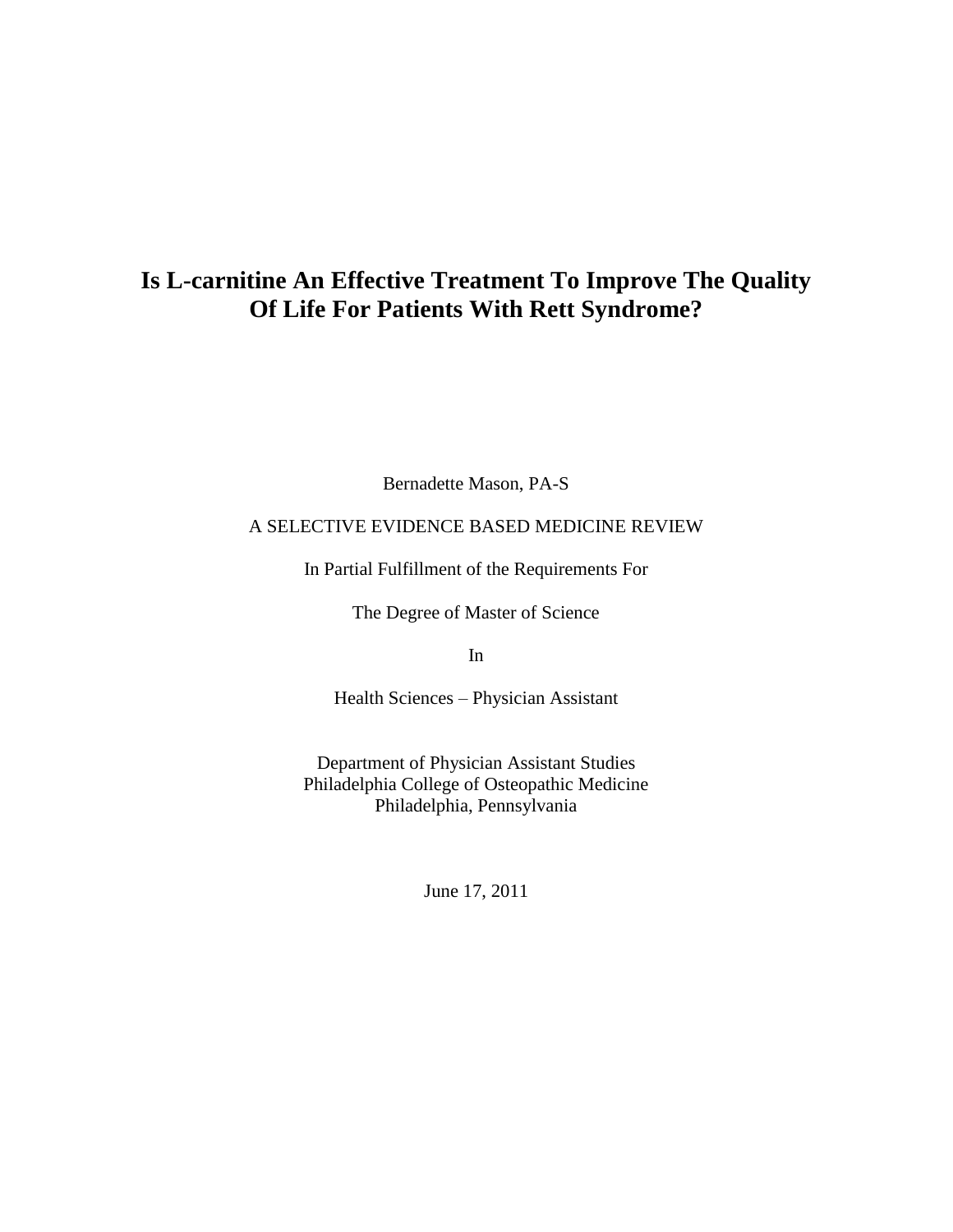# ABSTRACT

Objective: To determine "Is L-carnitine an effective treatment to improve the quality of life for patients with Rett Syndrome?"

Study Design: Review of all English language randomized controlled trials and cohort trials from 1999-2007.

Data Sources: Randomized, placebo-controlled, double-blind crossover trial, randomized controlled trial, and cohort trial comparing L-carnitine to placebo or control group were found using OVID MEDLINE, and Cochrane Databases

Outcomes Measured: The trials measured the effects of L-carnitine on physical well-being, motor skills, sleep efficiency, physical activity, and cardiac dysautonomia using the following assessment tools: The Rett Syndrome: Symptom Severity Index (RT:SSI), Patient Well-Being Index, SF-36 Health Survey, Hand Apraxia Scale, RS Motor Behavioral Assessment, 7 day-night sleep diary, TriTrac-R3D ergometers, electrocardiogram.

Results: Two studies demonstrated that the patient well being, behavior/social and orofacial/respiratory motor skills, sleep efficiency, sleep latency, proportion of total sleep that occurred during the day, energy level, communication skills, expressive language, and teeth grinding all improved with L-carnitine treatment. The third study demonstrated a reduction in the risk for cardiac arrhythmias in treatment with L-carnitine. Parents/caregivers of participants in the study reported minor side effects with treatment, but no major side effects were reported.

Conclusion: Based on the three trials, L-carnitine does improve the quality of life in patients with Rett Syndrome.

Key Words: Rett Syndrome, L-carnitine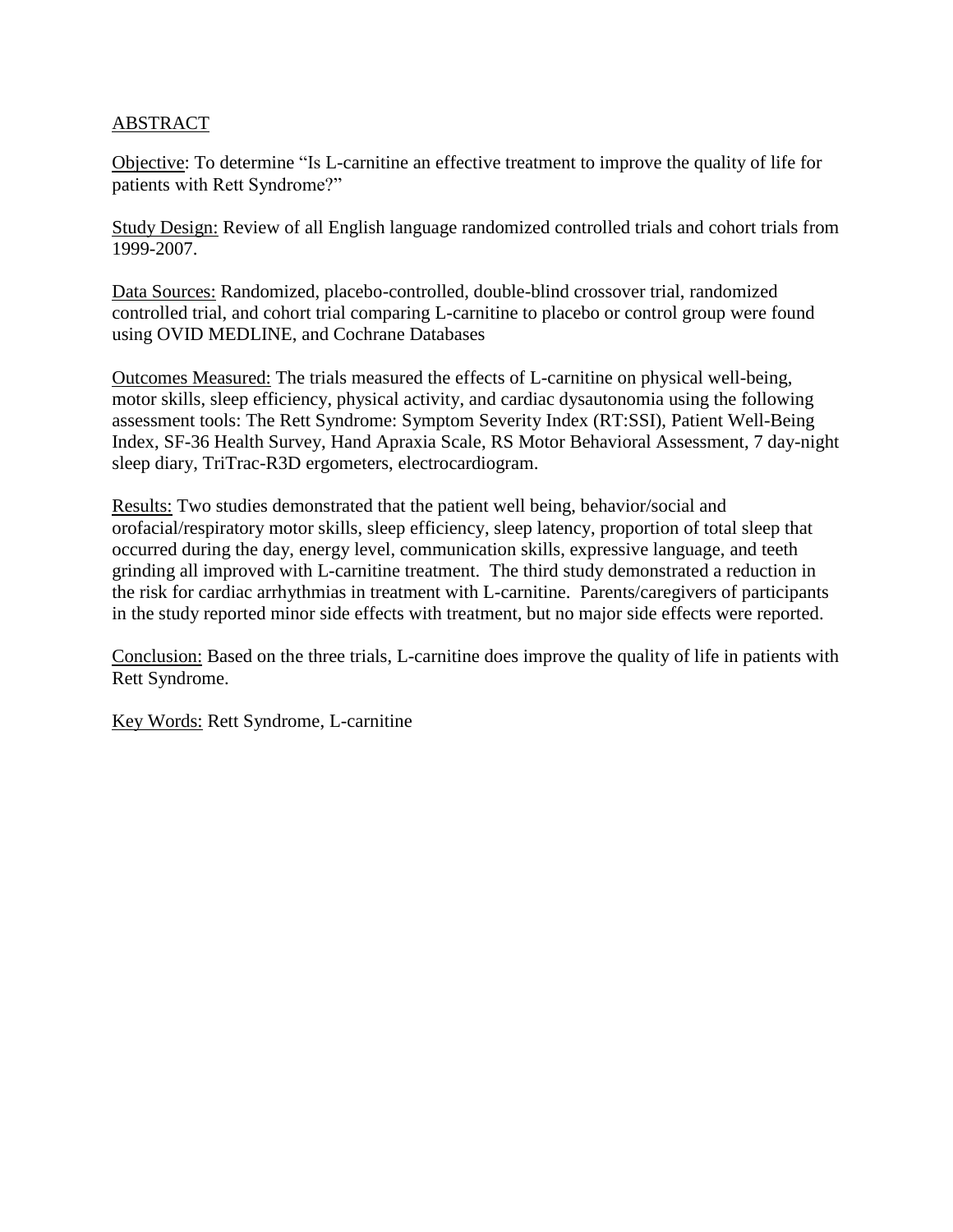#### Introduction

Rett Syndrome is a severe neurodevelopmental disorder that primarily affects females and is defined by progressive loss of intellectual functioning and fine and gross motor skills, deceleration of head growth, and the development of stereotypic hand movements occurring after a period of normal development.<sup>1,2,3</sup> The risk of sudden death is increased in Rett Syndrome patients due to the occurrence of lethal arrhythmias, which can be related to long QT intervals and/or low heart rate variability. $3$ 

Rett Syndrome is considered to be the second most common cause, after Down syndrome, of severe mental retardation in girls. Its worldwide prevalence rate ranges from 1:10,000 to 1:23,000 live female births.<sup>1</sup> Although the exact cost of medical care for patients with Rett Syndrome is unknown, the syndrome is extremely difficult to manage and for some health insurance policies it can be filed under a "pre-existing condition" which makes it nearly impossible to obtain coverage for these patients. Also, the number of healthcare visits per year for patients with Rett Syndrome varies depending on the severity of the disease and other existing medical conditions.

The etiology of Rett Syndrome is unknown; however, in 80% of cases there is a mutation of a methyl-CpG-binding protein 2 (MECP2).<sup>3</sup>

No treatments for Rett Syndrome as a whole currently exist; however, there are a variety of ways to minimize the effects of Rett Syndrome by treating specific symptoms. Current therapies include physical therapy, occupational therapy, speech-language therapists, anti-seizure medication, OTC medications for constipation and indigestion. Another proposed therapy that is being researched is treatment with L-carnitine. Evidence suggests that an underlying defect in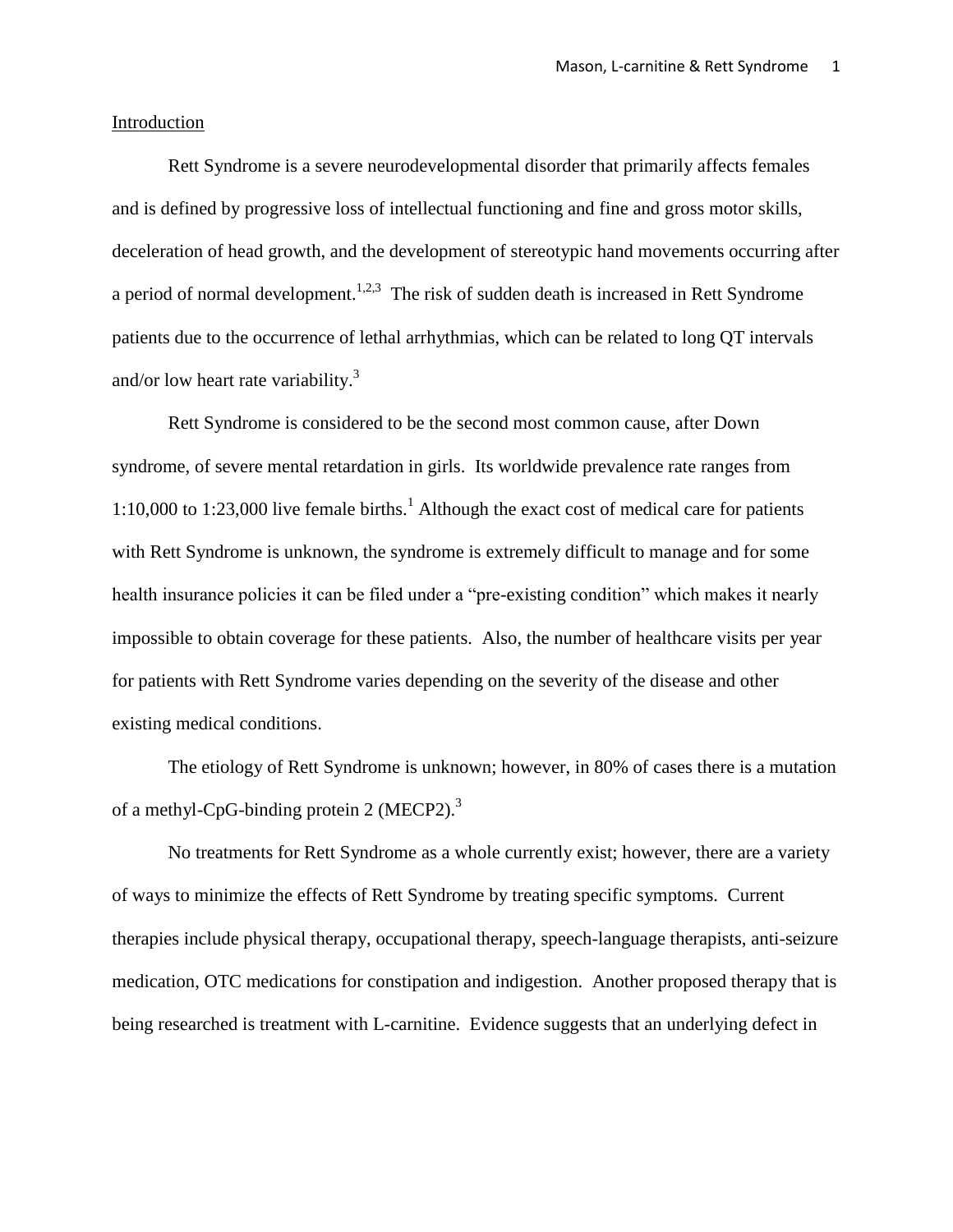Rett Syndrome may lie within mitochondrial energy production, which can interfere with the active cellular carnitine uptake process. $1,2,3$ 

#### **Objective**

The objective of this systematic review is to determine whether or not "Is L-carnitine an effective treatment to improve the quality of life for patient with Rett Syndrome?" Previous studies have shown that a plasma carnitine deficiency exists in some patients with Rett Syndrome; therefore it is suggested that Rett Syndrome patients will have positive outcomes when treated with L-carnitine.

#### Methods

Randomized Controlled Trials were searched for those with a female patient population over the age of 2 with clinically diagnosed Rett Syndrome, as well as those whose treatment interventions include L-carnitine. In addition, only those articles that compared the treatment groups receiving L-carnitine to a placebo group or control group were considered. Under these criteria, one randomized, placebo-controlled, double-blind crossover trial, one cohort, and one randomized controlled trial were identified and included in this review.

A detailed search was completed by the author using the following search engines: OVID MEDLINE, Cochrane Database of Randomized Controlled Trials, and Cochrane Database of Systemic Reviews. The key words "Rett Syndrome" and "L-Carnitine" were used in combination to search for English articles and all of the resulting articles were published in peerreviewed journals from 1999 to 2007. The articles were selected based on the importance of the outcomes to the patient (Patient Oriented Evidence That Matters, POEMS). Studies that were included were those that were randomized, controlled, and based on patient oriented outcome. Those that were excluded were studies in which the patients were neither female nor diagnosed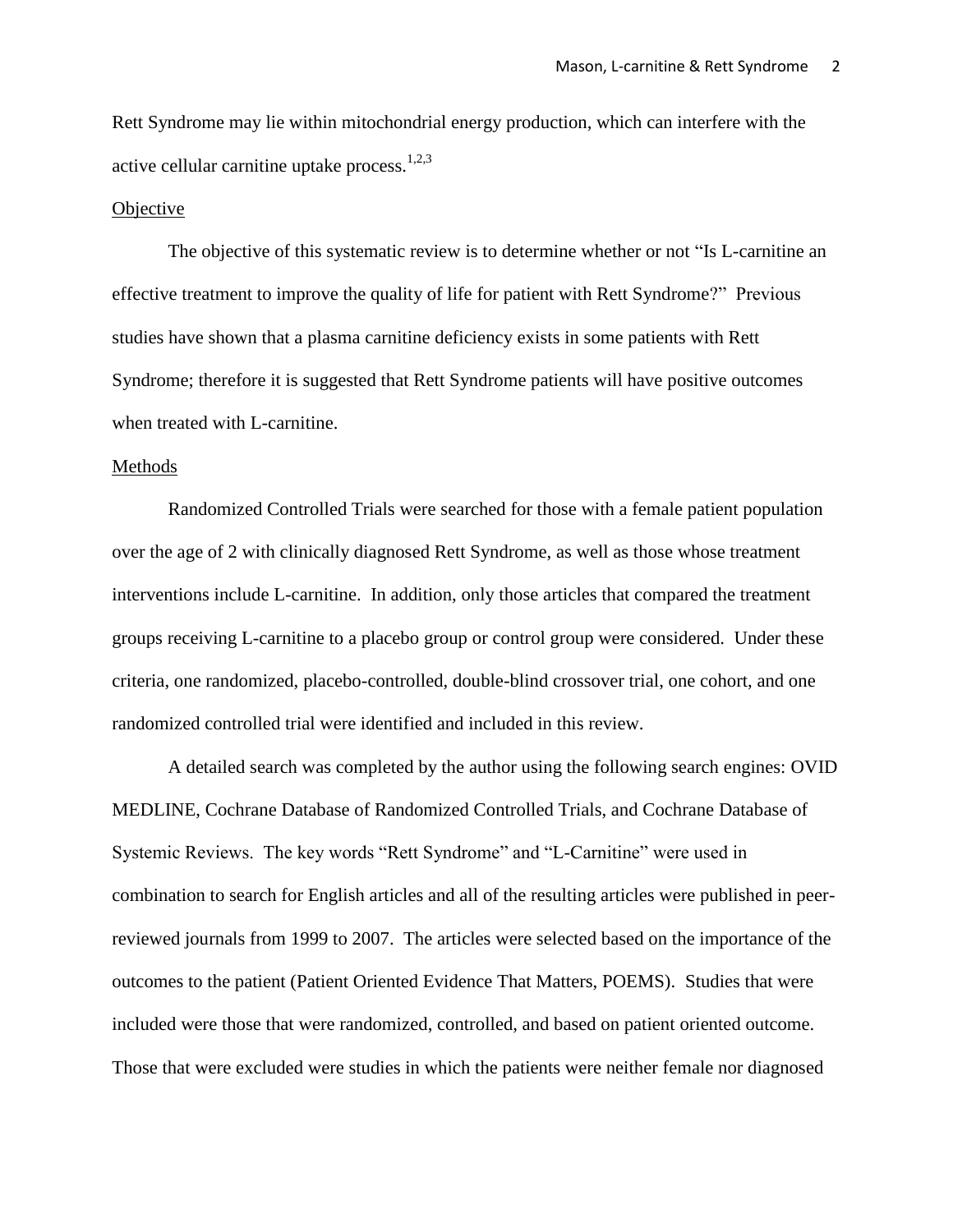with Rett Syndrome. Table 1 includes the demographics of the included studies. Results were reported based on p-values, clinically importance (CI), relative risk reduction (RRR), absolute risk reduction (ARR), relative benefit increase (RBI), absolute benefit increase (ABI), and numbers needed to treat (NNT).

#### Outcomes Measured

The outcomes measured had to be POEMS, such as the positive effects of L-carnitine on physical well-being, motor skills, sleep efficiency, physical activity, and cardiac dysautonomia.<sup>1,2,3</sup> To help measure these outcomes several tools were used. The Rett Syndrome: Symptom Severity Index (RT:SSI), Patient Well-Being Index, and SF-36 Health Survey were used to measure the physical well being of participants. The hand apraxia scale and RS Motor Behavioral Assessment were used to measure motor skills. A 7 day-night sleep diary was kept to measure sleep efficiency. TriTrac-R3D ergometers were used to measure physical activity and cardiac dysautonomia was measured using an electrocardiogram. These tools were used by parents/caregivers to assess the outcomes of the trials. To compare treatment score differences the Wilcoxon matched-pair, signed-rank test was used.<sup>1,2,3</sup>

| <b>Table 1. Demographics of Included Studies</b> |              |     |          |                           |           |                |                    |  |  |
|--------------------------------------------------|--------------|-----|----------|---------------------------|-----------|----------------|--------------------|--|--|
| Study                                            | Type         | #   | Age      | <b>Inclusion Criteria</b> | Exclusion | W/D            | Interventions      |  |  |
|                                                  |              | Pts | (yrs)    |                           | Criteria  |                |                    |  |  |
| Ellaway,                                         | Randomized,  | 39  | $4 - 35$ | Females                   | None      | $\overline{4}$ | Phase 1- Group 1   |  |  |
| 1999                                             | placebo-     |     | yo       | diagnosed with            |           |                | received L-        |  |  |
|                                                  | controlled,  |     |          | <b>Rett Syndrome</b>      |           |                | carnitine and      |  |  |
|                                                  | double-blind |     |          |                           |           |                | Group 2 received   |  |  |
|                                                  | crossover    |     |          |                           |           |                | placebo both for   |  |  |
|                                                  | trial        |     |          |                           |           |                | an 8 week period   |  |  |
|                                                  |              |     |          |                           |           |                | followed by an 8   |  |  |
|                                                  |              |     |          |                           |           |                | week wash-out      |  |  |
|                                                  |              |     |          |                           |           |                | period. Phase 2-   |  |  |
|                                                  |              |     |          |                           |           |                | Group 1 receive    |  |  |
|                                                  |              |     |          |                           |           |                | placebo and        |  |  |
|                                                  |              |     |          |                           |           |                | Group 2 received   |  |  |
|                                                  |              |     |          |                           |           |                | L-carnitine for an |  |  |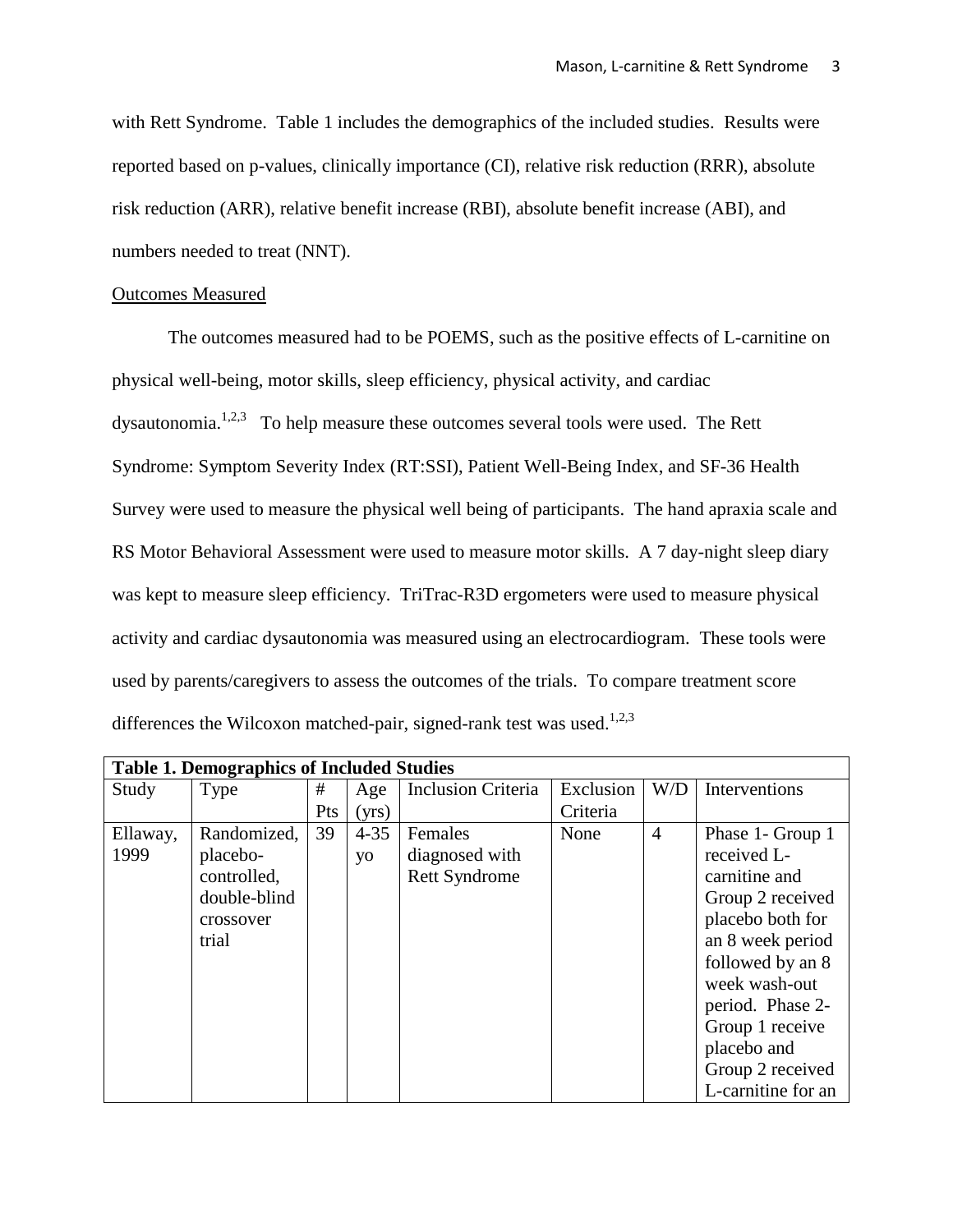|                  |                                    |    |                |                                                                                                       |      |                | 8 week period.                                                                                                                                                                                                                             |
|------------------|------------------------------------|----|----------------|-------------------------------------------------------------------------------------------------------|------|----------------|--------------------------------------------------------------------------------------------------------------------------------------------------------------------------------------------------------------------------------------------|
| Ellaway,<br>2001 | Cohort                             | 21 | $7-41$<br>yo   | Females<br>diagnosed with<br><b>Rett Syndrome</b>                                                     | None | $\overline{0}$ | Subjects assessed<br>before treatment<br>and after a 6<br>month treatment<br>of L-carnitine<br>with the Rett<br>Syndrome                                                                                                                   |
| Guideri,<br>2005 | Randomized<br><b>Control Trial</b> | 22 | $2 - 21$<br>yo | Females with Rett<br>Syndrome whose<br>diagnosis was<br>confirmed by 2<br>child<br>neuropsychiatrists | None | $\overline{0}$ | All participants<br>initially treated<br>with<br>carbamazepine.<br>Participants<br>divided into 2<br>groups: one<br>group received<br>Acetyl-L-<br>carnitine<br>treatment for 6<br>months and the<br>other group was<br>the control group. |

# **Results**

Two randomized controlled trials and one cohort trial are presented in this review, analyzed with intention to treat and with study participants being clinically diagnosed with Rett Syndrome. Patients were seen in an outpatient setting in all trials and all participants were clinically diagnosed with Rett Syndrome.

In the first Ellaway study, participants received 100 mg/kg/day of L-carnitine three times a day and in the follow-up study the same dosage was given twice a day.<sup>1,2</sup> In the Guideri study participants received 50 mg/kg day.<sup>3</sup> A total of four participants in all studies experienced very loose bowel movements so their L-carnitine dosage was lowered to 75 mg/kg/day; however, constipation is often a problem with Rett Syndrome so patients benefited from the mild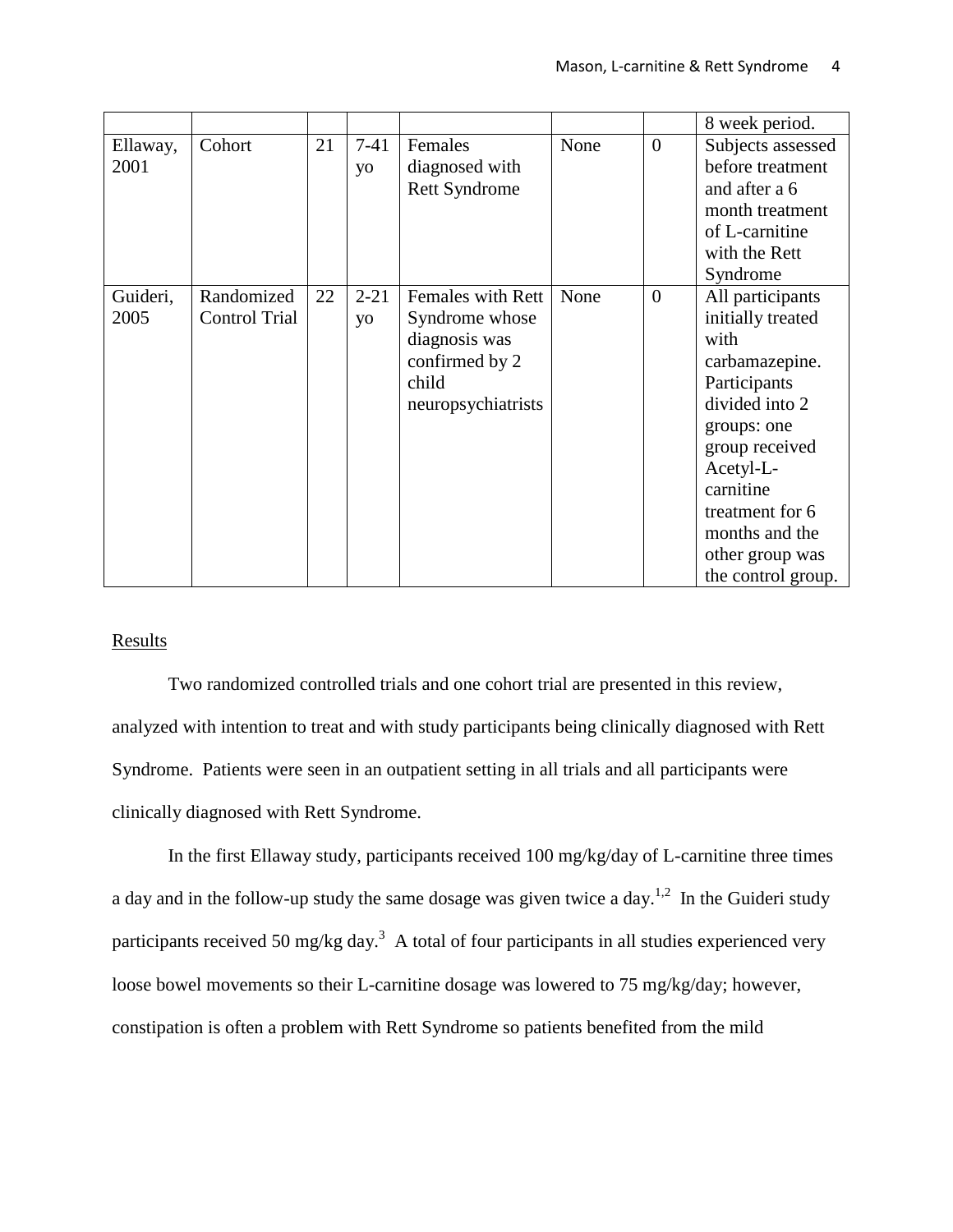laxative.<sup>1,2</sup> Four other families reported a fishy body or urine odor coming from their daughters. $^{1,2}$ 

Thirty five female participants completed the initial Ellaway trial. The patient's ages ranged between 4 and 35 years, with a median of 9 years. At the end of the trial, the mean total plasma carnitine level was 43μmol/L with a range of 17 to 61μmol/L (normal, 35-65μmol/L). The mean increase in total plasma carnitine was 23μmol/L with a range of -5 to 68μmol/L. The mean free plasma carnitine level was 36μmol/L with a range of 15-54μmol/L (normal, 30- 60μmol/L) and the mean increase in free plasma carnitine was 18μmol/L with a range of -4 to 54μmol/L. In all but three subjects the total and free plasma carnitine increased between preand post-treatment. The outcome of the treatment was measured using the Wilcoxon matchedpair, signed-rank tests. The p-values for the Parent/Caregiver assessment as well as a medical follow-up are given in Table  $2<sup>1</sup>$ 

| <b>Table 2. Wilcoxon Matched-Pair, Signed-Rank Test Results</b> |                                                |                                        |  |  |  |  |  |
|-----------------------------------------------------------------|------------------------------------------------|----------------------------------------|--|--|--|--|--|
|                                                                 | <b>P</b> Value of<br><b>Parents/Caregivers</b> | <b>P</b> Value of Medical<br>follow-up |  |  |  |  |  |
| <b>Rett Syndrome Motor Behavior</b><br><b>Assessment</b>        |                                                |                                        |  |  |  |  |  |
| Behavioral/social                                               | 0.091                                          | 0.006                                  |  |  |  |  |  |
| Orofacial/respiratory                                           | 0.087                                          | 0.018                                  |  |  |  |  |  |
| Motor assessment/physical signs                                 | 0.537                                          | 0.284                                  |  |  |  |  |  |
| <b>Hand Apraxia Scale</b>                                       | 0.228                                          | 0.058                                  |  |  |  |  |  |
| <b>Patient Well-Being Index</b><br>. .                          | 0.015<br>$\sim$                                | 0.000<br>$\sim$<br>.                   |  |  |  |  |  |

The change in status reported by parents and/or caregivers and at medical follow-up after

completion of L-carnitine therapy compared to placebo can be seen in Table 3. In the parent/caregiver completed questionnaires the only significant improvement seen was in the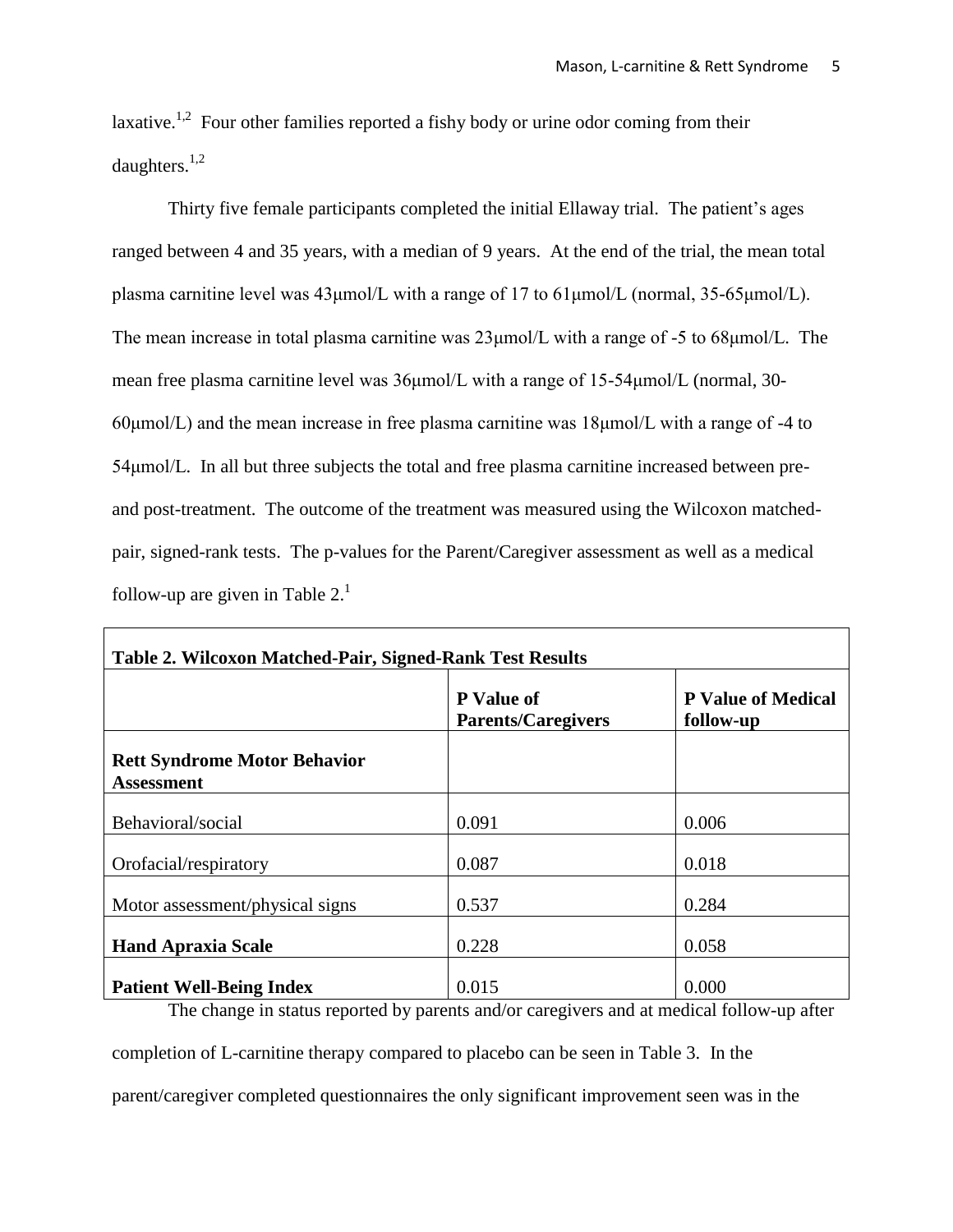subjects' well-being when treated with L-carnitine relative to their status on the placebo. At medical follow-up, more subjects improved than worsened in the behavioral/social subscale of the Rett Syndrome Motor Behavioral questionnaire. Using the Well-Being Index and Hand Apraxia scale significantly more children improved than worsened or stayed the same on Lcarnitine relative to the placebo.<sup>1</sup>

| Table 3. Change in Status After Completion of L-carnitine Therapy Compared to Status on<br><b>Placebo</b> |          |                       |        |                     |                |                     |
|-----------------------------------------------------------------------------------------------------------|----------|-----------------------|--------|---------------------|----------------|---------------------|
|                                                                                                           | Improved |                       | Same   |                     | Worse          |                     |
|                                                                                                           | Number   | Percent<br>$(95\%CI)$ | Number | Percent<br>(95% CI) | Number         | Percent<br>(95% CI) |
| <b>Parent /Caregiver</b>                                                                                  |          |                       |        |                     |                |                     |
| <b>Rett Syndrome Motor</b><br><b>Behavioral Assessment</b>                                                |          |                       |        |                     |                |                     |
| Behavioral/social                                                                                         | 11       | 35.5                  | 15     | 48.4                | 5              | 16.1                |
| Orofacial/respiratory                                                                                     | 8        | 25.8                  | 15     | 48.4                | 8              | 25.8                |
| <b>Motor</b><br>assessment/physical signs                                                                 | 8        | 25.8                  | 17     | 54.8                | 6              | 19.4                |
| Hand Apraxia Scale                                                                                        | 6        | 19.4                  | 15     | 48.4                | 10             | 32.3                |
| Patient Well-Being Index                                                                                  | 17       | 54.8                  | 9      | 29.0                | 5              | 16.1                |
| <b>Medical follow-up</b>                                                                                  |          |                       |        |                     |                |                     |
| <b>Rett Syndrome Motor</b><br><b>Behavioral Assessment</b>                                                |          |                       |        |                     |                |                     |
| Behavioral/social                                                                                         | 19       | 54.3                  | 12     | 34.3                | $\overline{4}$ | 11.4                |
| Orofacial/respiratory                                                                                     | 15       | 42.9                  | 13     | 37.1                | $\overline{7}$ | 20.0                |
| Motor<br>assessment/physical signs                                                                        | 19       | 54.3                  | 8      | 22.9                | 8              | 22.9                |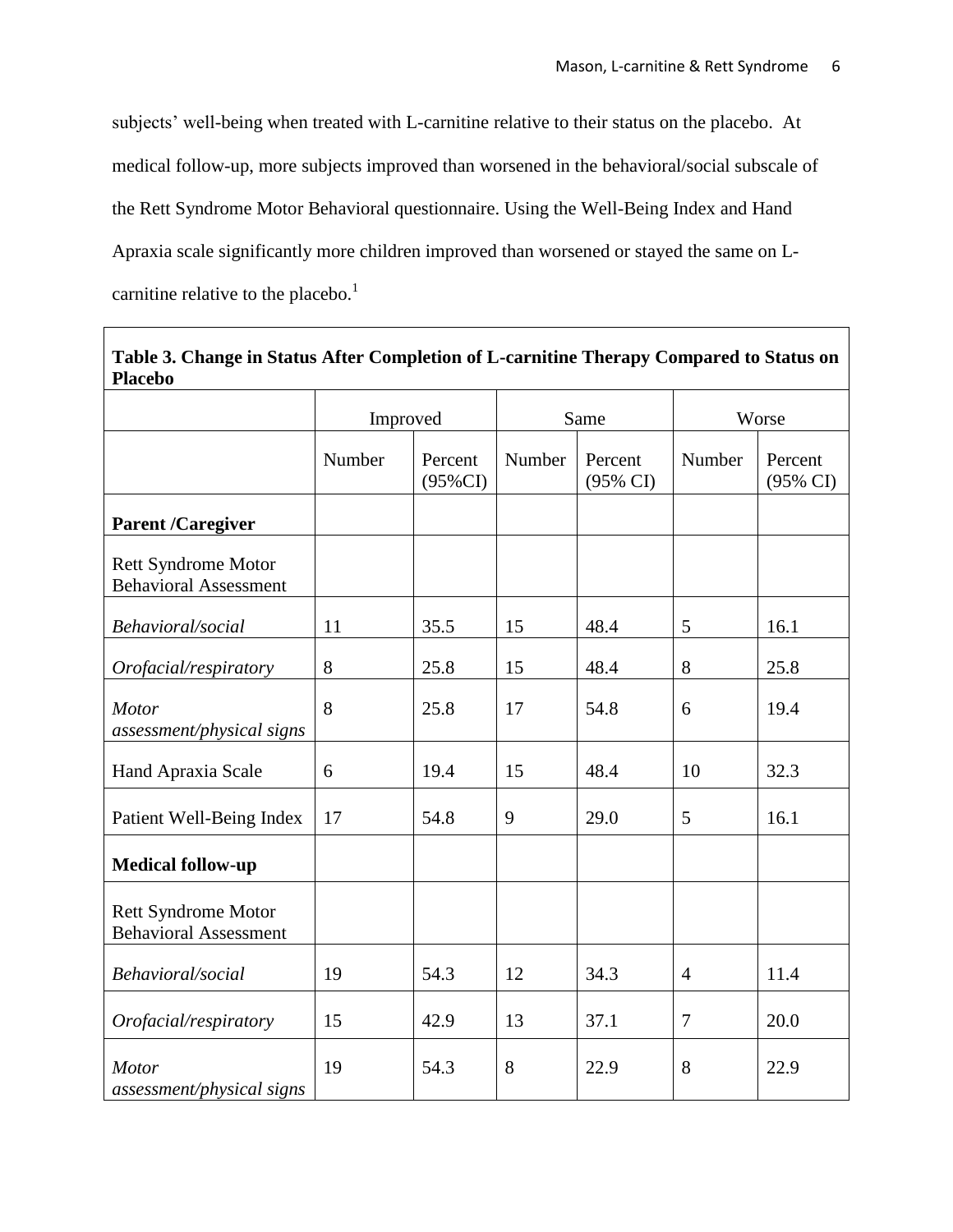| Hand Apraxia Scale          | 28 | 80.0 | 2.9  |           | 17.1 |
|-----------------------------|----|------|------|-----------|------|
| Patient Well-Being Index 25 |    | 71.4 | 22.9 | <b>__</b> |      |

Treatment effects included relative benefit increase (RBI), absolute benefit increase (ABI), and numbers need to treat (NNT), whose calculation can be seen in Table 4. The RBI was found to be 1.86% and the ABI was 0.26%. The NNT was found to be  $4<sup>1</sup>$ 

| Table 4. Treatment effects of randomized, placebo-controlled, double-blind crossover trial |            |                                                |                                                |            |  |  |  |
|--------------------------------------------------------------------------------------------|------------|------------------------------------------------|------------------------------------------------|------------|--|--|--|
| <b>CER</b>                                                                                 | <b>EER</b> | <b>RBI</b>                                     | ABI                                            | <b>NNT</b> |  |  |  |
| 0.14%                                                                                      | 0.4%       | $0.4\% - 0.14\%$<br>0.14%<br>$\equiv$<br>1.86% | $0.4\% - 0.14\% = 0.26\% - 1/0.2\% = 3.85 = 4$ |            |  |  |  |

Twenty-one female participants completed the follow-up Ellaway study, with an additional 62 participants in a control group. The participants ranged in age from 7 to 41 years, with a mean age of 14.4 years. The mean total plasma carnitine concentration at the commencement of the trials was 35.2μmol/L, with a range of 16.0-54.0μmol/L. At baseline, ten subjects had low total plasma carnitine. In all cases the total carnitine concentrations increased between pre- and post treatment with L-carnitine. Table 5 shows the results of paired t-tests and Wilcoxon matched-pair, signed-ranks tests for the RS:SSI, hand apraxia scale and sleep diary data. Significant improvement in scores for the RS cases (P<0.05) was seen for sleep efficiency, sleep latency, and the proportion of total sleep that occurred during the day. Significant improvement was seen in communication skills, energy level, teeth grinding, and expressive speech for RS cases based on the RS:SSI (P<0.05). The SF-36 Health Survey and Hand Apraxia Scale for the cases or controls showed no significant changes.<sup>2</sup>

# **Table 5. Paired t-test and Wilcoxon matched-pair, signed-rank test results for outcome measures for cases and controls.**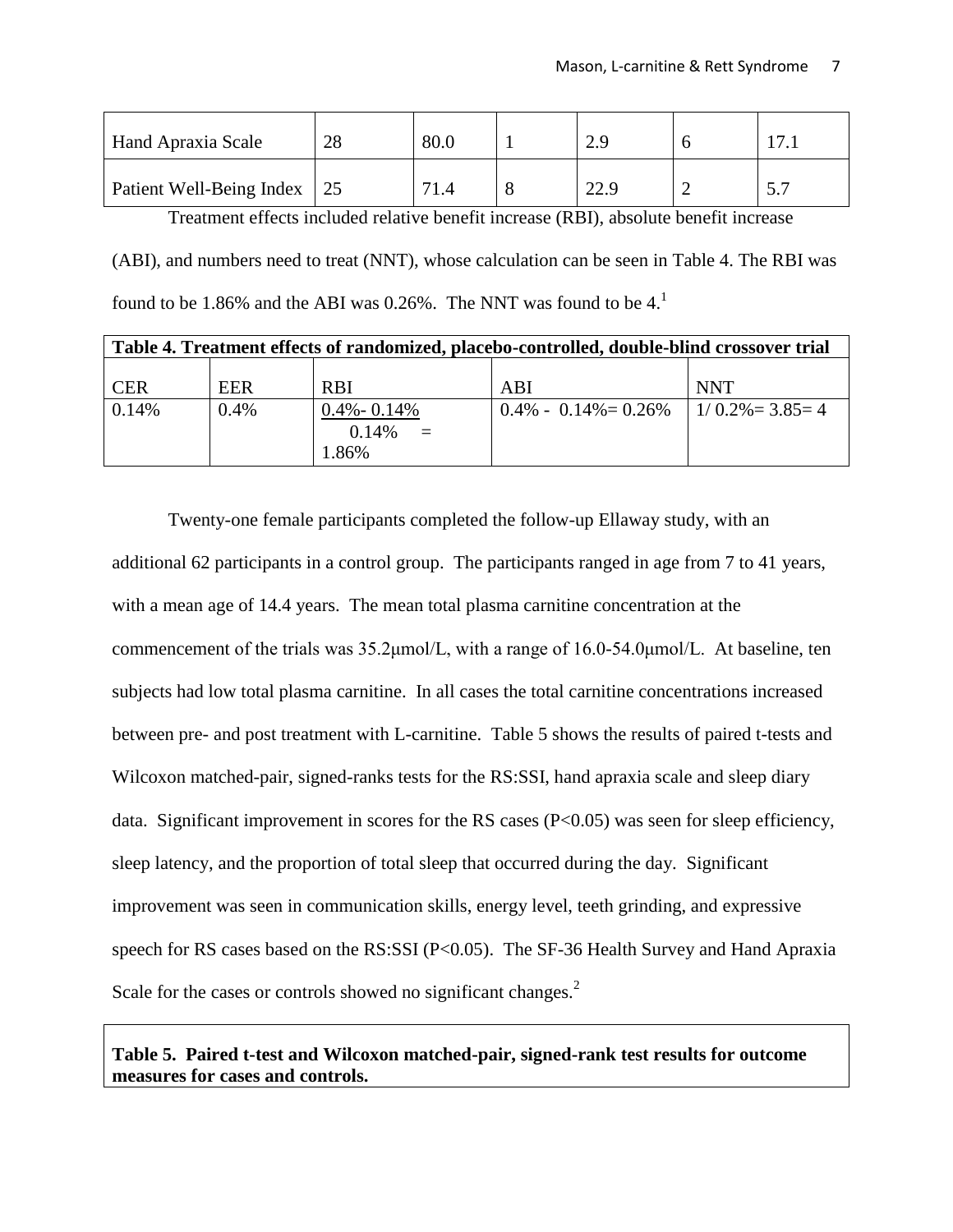| <b>Outcome Measures</b>     | <b>RS</b> cases | RS cases: low plasma<br>carnitine | <b>RS</b> controls |
|-----------------------------|-----------------|-----------------------------------|--------------------|
| RS:SSI(N)                   | 21              | 10                                | 62                 |
| <b>Communication Skills</b> | 0.004           | 0.971                             | 0.726              |
| Energy Level                | 0.001           | 0.689                             | 0.500              |
| <b>Teeth Grinding</b>       | 0.002           | 0.419                             | 0.565              |
| Expressive Speech           | 0.011           | 0.302                             | 0.347              |
| Hand Apraxia Scale (N)      | 21              | 10                                | 62                 |
|                             | 0.782           | 0.111                             | 0.644              |
| Sleep Diary Data (N)        | 21              | 10                                | 60                 |
| Total sleep time            | 0.641           | 0.754                             | 0.673              |
| Sleep latency               | 0.026           | 0.602                             | 0.054              |
| Sleep efficiency            | 0.005           | 0.082                             | 0.220              |
| SF-36 Health Survey (N)     | 18              | 10                                | 62                 |
| Physical functioning        | 0.269           | 0.659                             | 0.060              |

Ten females participated in the Guideri trial, along with 12 control patients. The participants ranged in age from 2-21 years. Heart rate variability (HRV), corrected QT interval (QTc), and QTc dispersion (QTcD) were measured by means of a t-test. Three main spectral components were identified: very low-frequency (VLF) <0.04 Hz, low-frequency (LF) between 0.04-0.15 Hz, and high-frequency component (HF) between 0.15-0.4 Hz. Table 6 demonstrates the results of the trial group compared to the control group. No significant differences between the trial and control groups existed at basal condition. After 6-18 months, the control group had a significant reduction in total power spectrum of HRV (p=0.04) and the LF spectral variable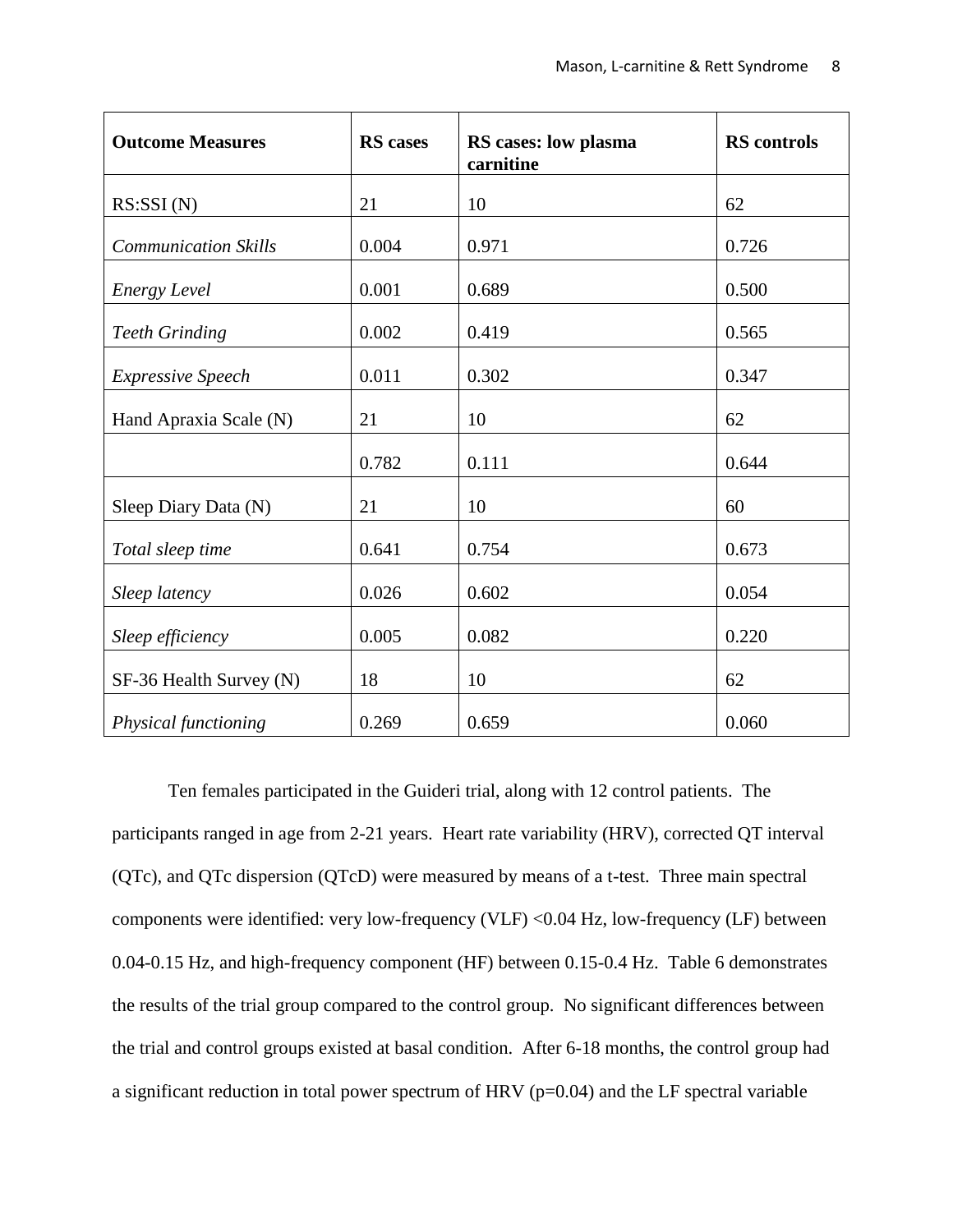$(p=0.05)$ , but a significantly increased QTcD  $(p=0.01)$ . In the treatment group, there was a

significant increase in total power, VLF, and LF spectral variables but no significant reduction in

# QTcD occurred.<sup>3</sup>

| Table 6. Comparison of spectral variables and QTc interval in control group and trial<br>group at basal evaluation and after 6-18 months. |                   |                                        |                                    |                              |                            |                |                     |                    |
|-------------------------------------------------------------------------------------------------------------------------------------------|-------------------|----------------------------------------|------------------------------------|------------------------------|----------------------------|----------------|---------------------|--------------------|
|                                                                                                                                           | $R-R$<br>interval | Total<br>Power<br>(msec <sup>2</sup> ) | <b>VLF</b><br>(msec <sup>2</sup> ) | LF<br>(msec <sup>2</sup> )   | HF<br>(msec <sup>2</sup> ) | LF:HF          | QTc (sec)           | QTcD<br>(sec)      |
| <b>Control</b><br>Group<br>$(n=12)$                                                                                                       | $p=0.06$          | $p=0.04$                               | $p = 0.6$                          | $\boldsymbol{p}$<br>$=0.05$  | $p = 0.3$                  | $p=0.5$        | $p = 0.9$           | $p=0.01$           |
| <b>Basal</b><br>Evaluatio<br>n                                                                                                            | $602 \pm$<br>121  | $1197+$<br>483                         | $332 + 47$                         | 470 <sub>±</sub><br>236      | $171 \pm 11$<br>9          | $4 + 2.6$      | $0.429 \pm$<br>0.02 | $0.03\pm$<br>0.01  |
| After 6-18<br>mo.                                                                                                                         | 584±78            | $830\pm$<br>343                        | $373+$<br>223                      | $286 \pm$<br>195             | $129+$<br>105              | $5\pm 5$       | $0.430 \pm$<br>0.02 | $0.05 \pm$<br>0.02 |
| <b>Trial</b><br>Group                                                                                                                     | $p = 0.6$         | $p = 0.01$                             | $p = 0.01$                         | $\boldsymbol{p}$<br>$=0.009$ | $p = 0.1$                  | $p=0.8$        | $p = 0.6$           | $p = 0.64$         |
| <b>Basal</b><br>Evaluatio<br>n                                                                                                            | $583 \pm 61$      | $1004\pm$<br>430                       | 369 <sub>±</sub><br>235            | 369 <sub>±</sub><br>181      | $191\pm$<br>116            | $2.3 +$<br>1.2 | $0.43 \pm 0.04$     | $0.039\pm$<br>0.01 |
| After 6-18<br>mo.                                                                                                                         | $616 \pm 61$      | 3094 <sub>±</sub><br>2108              | 1003 <sub>±</sub><br>697           | 963±<br>564                  | $796\pm$<br>1042           | $2.2 +$<br>1.8 | $0.425 \pm$<br>0.03 | $0.036\pm$<br>0.01 |

Treatment effects included the relative risk reduction (RRR), absolute risk reduction

(ARR), and NNT, whose calculation can be seen in Table 7. The RRR was found to be -0.18% and the ARR was  $-0.1\%$ . The NNT was found to be  $-10<sup>3</sup>$ 

| Table 7. Treatment effects of randomized controlled trial |       |                   |                                             |            |  |  |  |  |
|-----------------------------------------------------------|-------|-------------------|---------------------------------------------|------------|--|--|--|--|
|                                                           |       |                   |                                             |            |  |  |  |  |
| <b>CER</b>                                                | EER   | <b>RRR</b>        | ARR                                         | <b>NNT</b> |  |  |  |  |
| $0.55\%$                                                  | 0.45% | $0.45\% -0.55\%$  | $0.45\% - 0.55\% = -0.1\%$   1/-0.1\% = -10 |            |  |  |  |  |
|                                                           |       | $0.55\%$<br>$= -$ |                                             |            |  |  |  |  |
|                                                           |       | 0.18%             |                                             |            |  |  |  |  |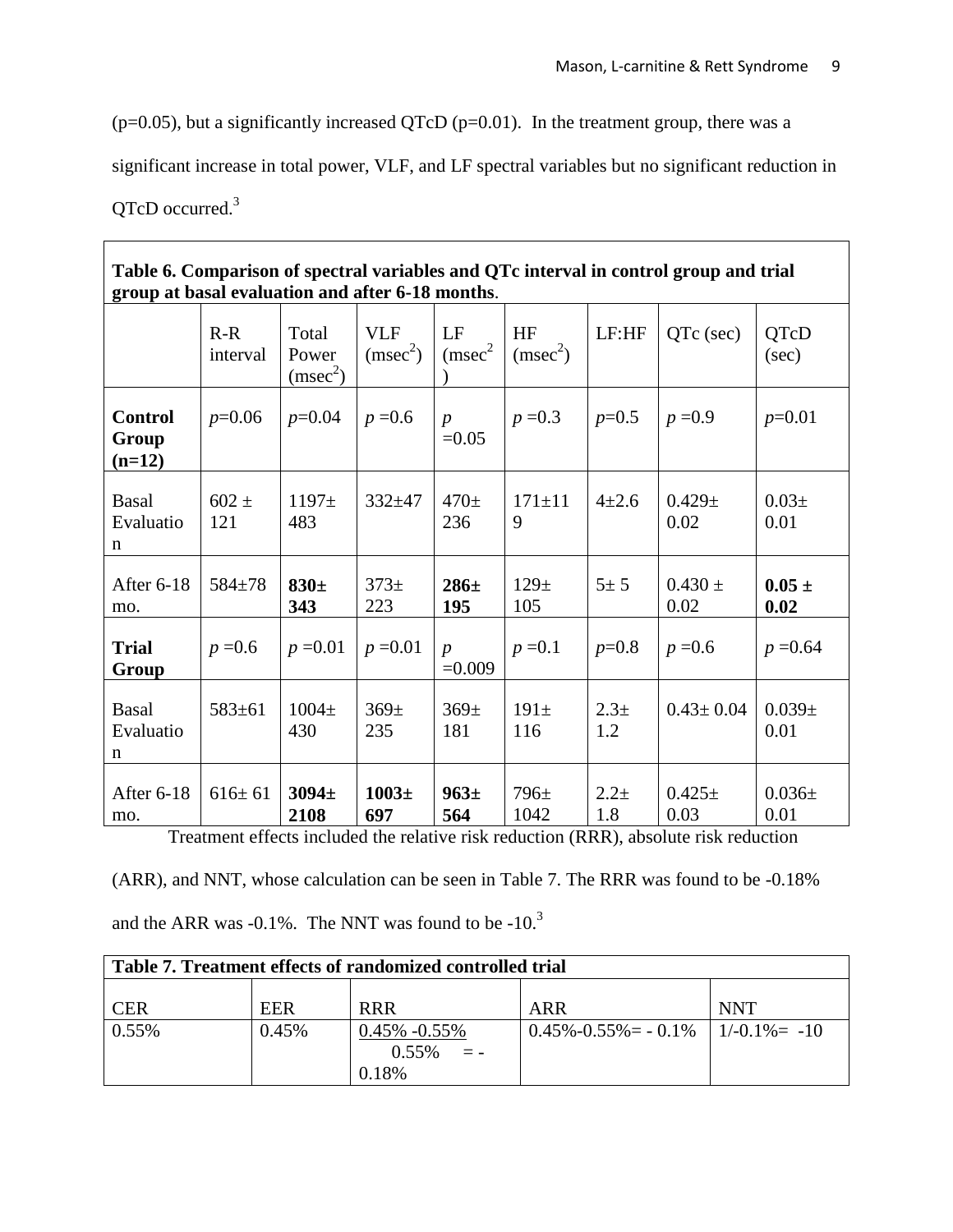#### Discussion

The randomized controlled trials and cohort trial demonstrate that L-carnitine can be used to improve the quality of life in Rett Syndrome patients by improving symptoms and reducing the risk of sudden cardiac death.

In the initial Ellaway study, there was improvement in the patient's well-being according to parental and/or caregiver assessment but no other improvements were statistically significant.<sup>1</sup> The medical follow-up for this study showed significant improvement in the behavior/social and the orofacial/respiratory subscale of the Motor Behavioral Assessment and Hand Apraxia scale. Based on qualitative symptomatic data, 70% of parents reported subtle but important improvements in the quality of life of the subjects while on the L-carnitine phase of the trial. These improvements included improved eye contact and concentration span, lack of daytime somnolence, improved vocalization, increased mobility, and the perception that the girls were much happier. Limitations of this study included subjective assessment tools which were insensitive to minor improvements in patients and potential unblinding of parents/caregivers and investigators due to the change in bowel habits of the subjects..<sup>1</sup>

In the follow-up Ellaway study, Rett Syndrome patients treated with L-carnitine showed significant improvement over the 6 month period in sleep efficiency, sleep latency, proportion of total sleep that occurred during the day, energy level, communication skills, expressive language and teeth grinding.<sup>2</sup> In this follow-up study established tools and the RS:SSI were used as objective outcome measures to assess the effects of L-carnitine on participants. The RS:SSI is a more reliable and valid assessment tool when compared to those used to assess outcomes in the initial study.<sup>2</sup> One limitation of the study was that the individual improvements of the girls could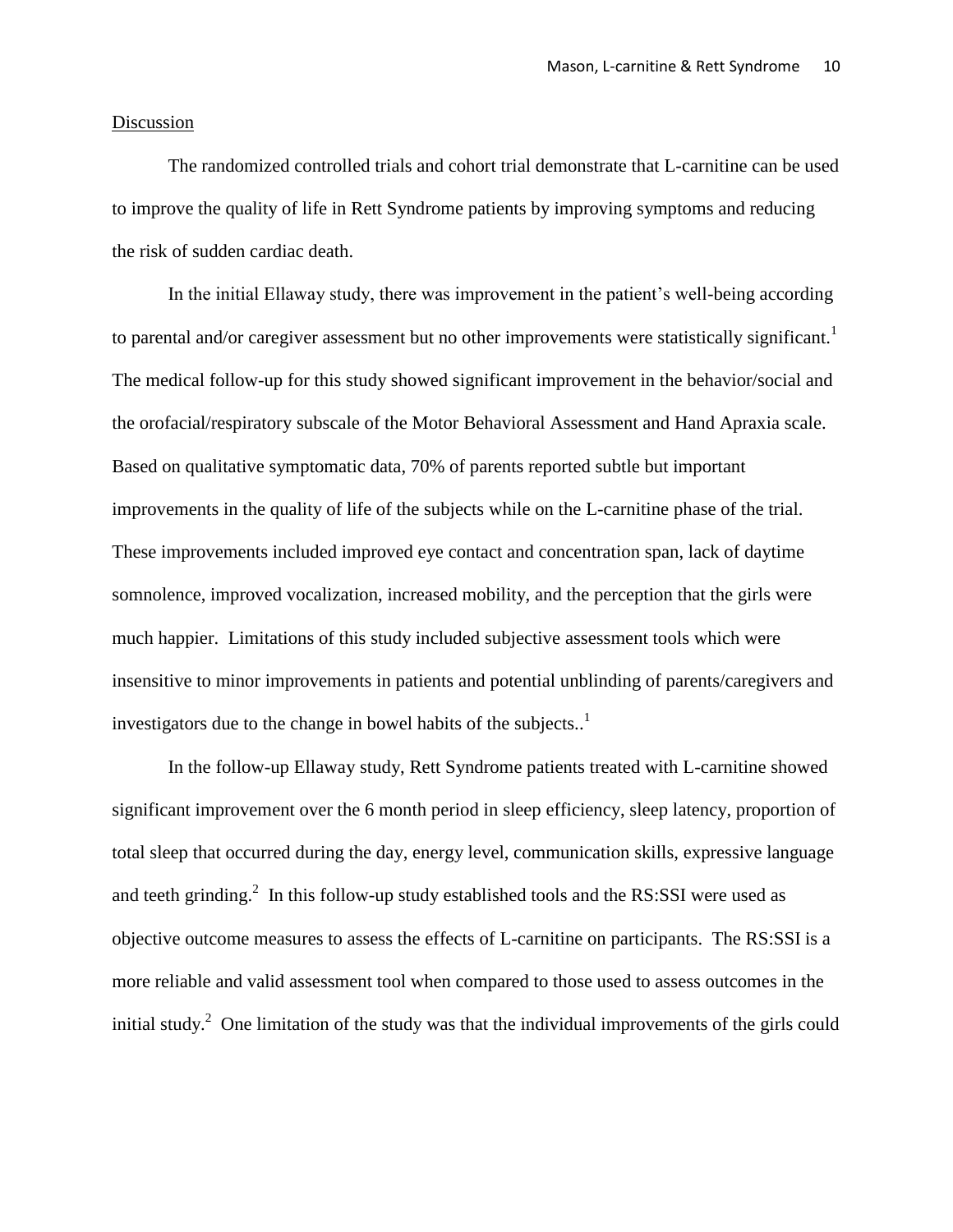have had significant impact on the patients as well as their families, thus affecting the subjective outcomes.

The Guideri trial showed that L-carnitine had many effects on ECG parameters. There was a significant increase in HRV total power and a slight reduction in sympathetic over-activity (expressed by LF:HF ratio) which can correlate with a reduction of the risk of cardiac arrhythmias is females with Rett Syndrome.<sup>3</sup> A small sample size was studied for this trial which limits the overall validity of the study.

L-carnitine is currently sold as a nutritional supplement and is used primarily for heartrelated conditions, such as angina.<sup>3</sup> It has also been shown to have the potential to prevent myocardial sympathetic nervous dysfunction in diabetic patients.<sup>3</sup>

#### Conclusion

Based on the three trials, L-carnitine does improve the quality of life in patients with Rett Syndrome. Since there were no baseline criteria for the severity of Rett Syndrome in participants, the effects of the L-carnitine were varied. Further studies need to be investigated in which L-carnitine is used for longer than a 6-month period in order to observe any long term effects of the medication and a baseline severity of Rett Syndrome needs to be established for participants. Also, researchers need to investigate a way to minimize subjective data in order to have the data be more statistically significant. Mortality rates and/or annual hospital visits should be included in future studies of the effect of L-carnitine on cardiac dysautonomia in order to demonstrate the effect of treatment on patient outcomes.